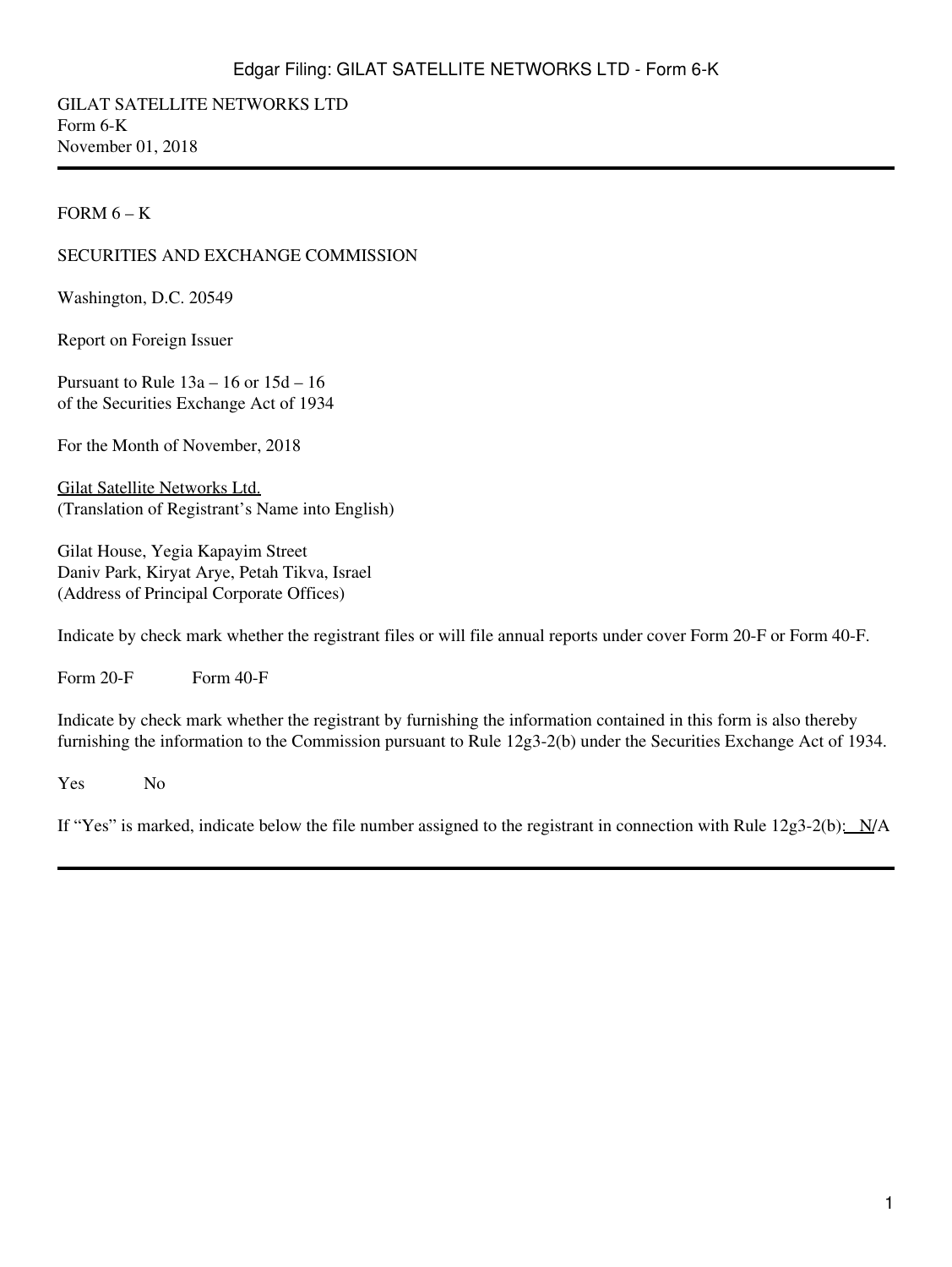Attached hereto is Registrant's press release dated November 1, 2018, announcing that Gilat to Provide the Ground Network for China Satcom's ChinaSat-18.

### Signature

Pursuant to the requirements of the Securities Exchange Act of 1934, the Registrant has duly caused this Report to be signed on its behalf by the undersigned, thereunto duly authorized.

> Gilat Satellite Networks Ltd. (Registrant)

Dated November 1, 2018 By: /s/ Yael Shofar Yael Shofar General Counsel

Page 2 of 4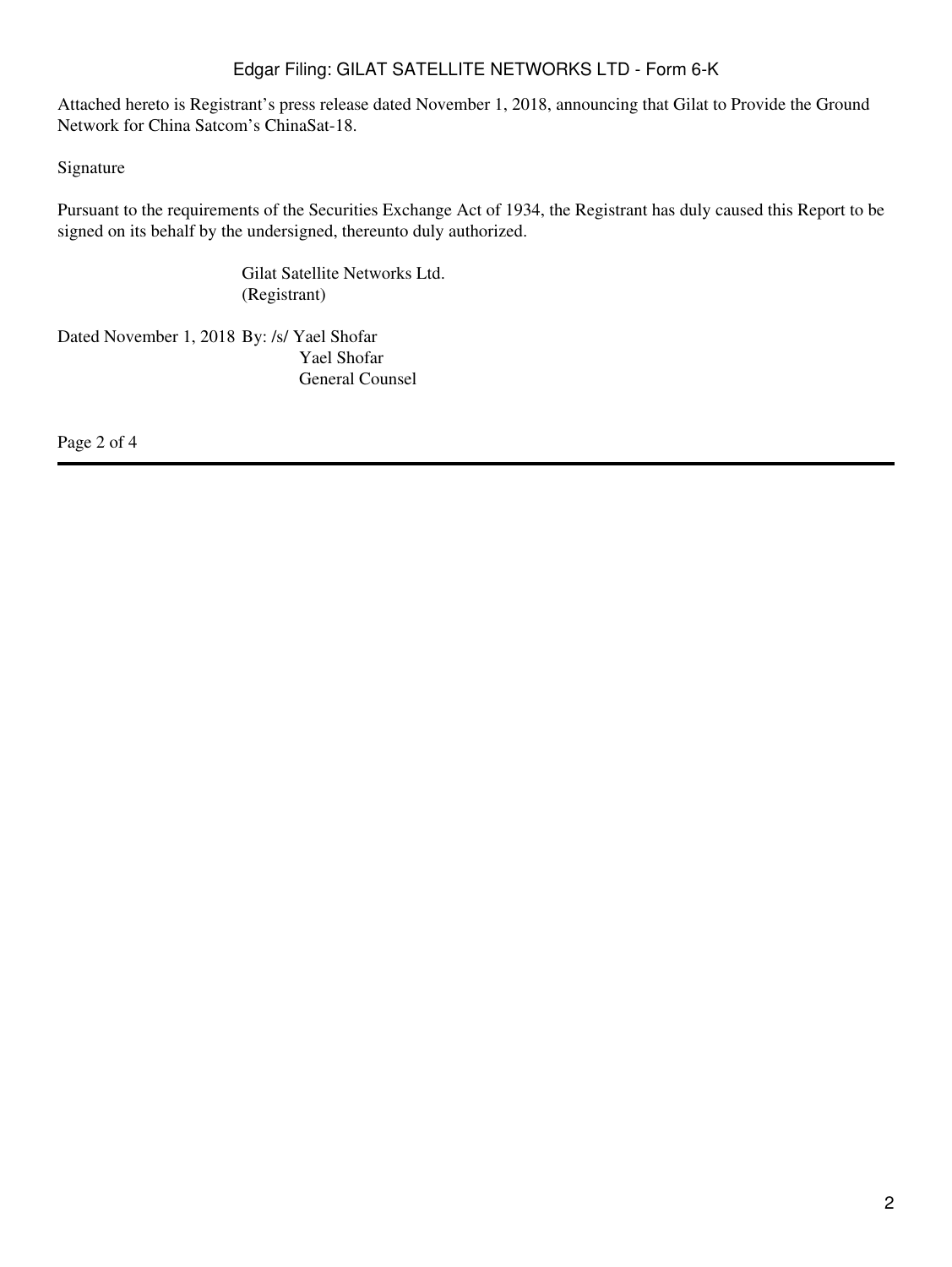### Gilat to Provide the Ground Network for China Satcom's ChinaSat-18

Gilat's ground network is the sole solution for China's HTS Ka-band national coverage

Petah Tikva, Israel, November 1, 2018 -- Gilat Satellite Networks Ltd. (NASDAQ, TASE: GILT), a worldwide leader in satellite networking technology, solutions and services, announced today that Gilat's ground network will be provided for China Satcom's ChinaSat-18 (CS-18). The nationwide Ka-band coverage now to be provided by CS-18 and ChinaSat-16 (CS-16) will be uniquely supported by Gilat's single platform supporting multiple applications all over China. China Satcom's CS-18 Ka-band will be launched in mid-2019, thus completing the company's Ka HTS coverage over all of China, which is critical for broadband applications requiring continuous service.

Gilat's multi-application platform, SkyEdge II-c, has been deployed in China over CS-16 to provide IFC, rural broadband, cellular backhaul and maritime applications. With the launch of CS-18, Gilat will deliver Ka-band high throughput and highly efficient connectivity across the rest of China.

"Gilat is grateful for the long-term relationship with China Satcom and for the continued trust in our technology indicated by the expansion of Gilat's platform for commercialization of ChinaSat-18," said Jun Xiang, General Manager, Gilat China. "This achievement is another step in materializing Gilat's HTS broadband strategy worldwide and further supports Gilat's continued strategic focus on the Chinese market."

### About China Satcom

China Satellite Communications Co., Ltd. (China Satcom), is the only satellite operational enterprise in China that has self-controllable commercial communication and broadcast satellite resources. It is one of the major forces supporting command-and-control communication system under the direct supervision of national communication authorities. China Satcom holds all licenses of providing basic telecommunications services enabled by communication satellites. As the leader in providing satellite communication and broadcasting services, China Satcom delivers service to about 40 countries and regions around the world. China Satcom's objective is to be a comprehensive satellite service provider - "First in Asia and First-Class in the world". To meet this goal, it is establishing an integrated satellite communication service platform powering sensing, transmitting and smart applications. China Satcom strives to ensure secure and high-quality transmission of national information and to deliver unrivaled digital life to consumers.

Page 3 of 4